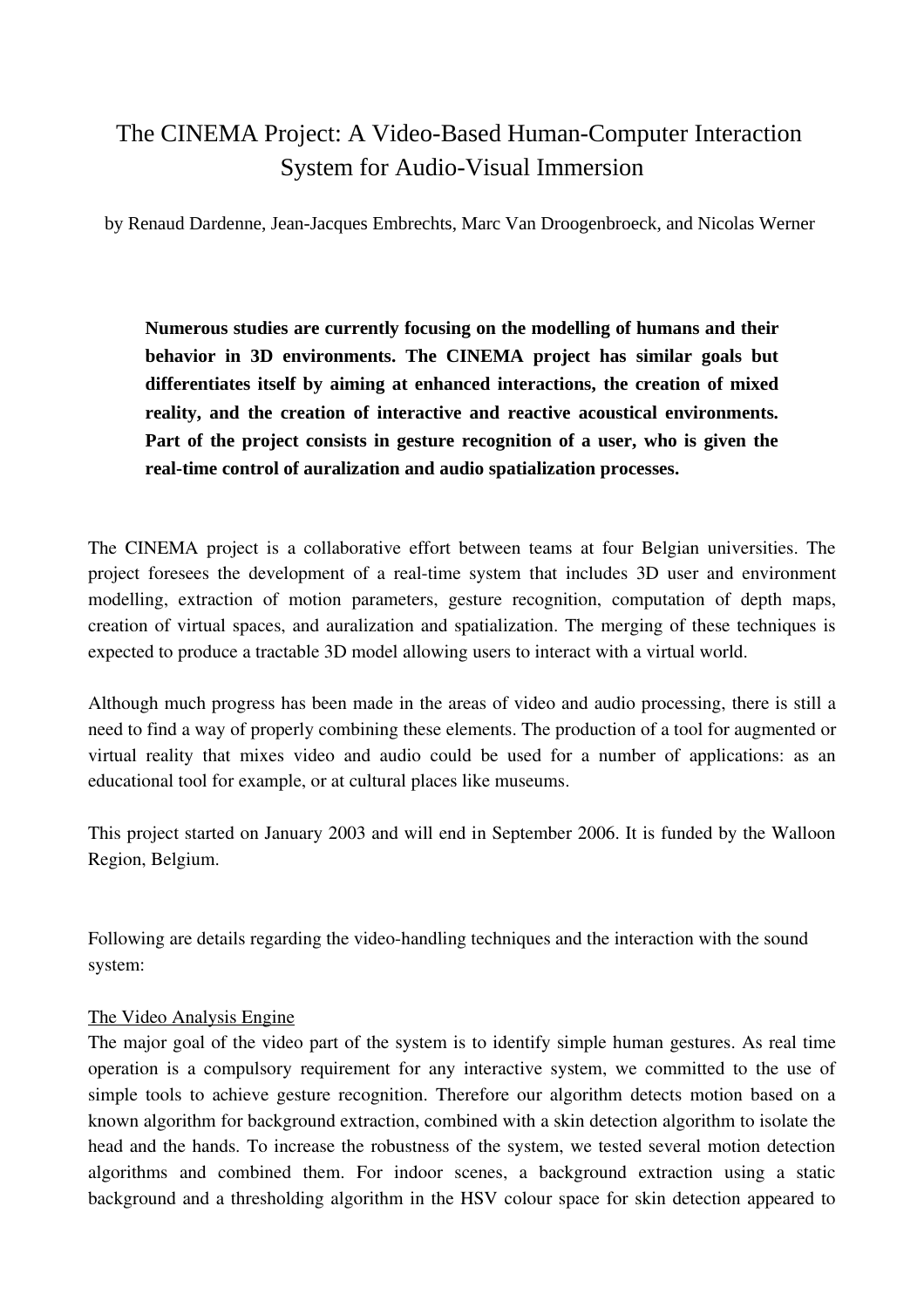suffice, except for the presence of shadows. Fortunately shadows have a specific range of colours and particular shapes that enable us to discard them.

Once regions with skin have been detected, we must distinguish between the head and the hands. It is hard to propose a fast and general method that would consider all possible pathological cases for the relative positions of skinned regions. Therefore we rely on the assumption that the head lies in the middle of the region with motion. The final system is capable of recognizing simple hand positions (both hands raised above the head, both hands on the same side of the body etc), and sending appropriate instructions to the audio subsystem (see Figure 1).

### The Audio Subsystem

To build a realistic and immersive world, we have implemented a sound spatialization system. This audio system is able to synthesize localized sound sources, which means that we can decide on the orientation and distance of all the sources. In addition, the system uses real-time software to produce a realistic sound. This last technique, called auralization, is fully configurable and takes into account the room configuration or the virtual audio environment via its impulse response, and the positions of the sound sources and the listener. For the sound rendering, a multichannel setup is used, and the audio signals are distributed to the loudspeakers according to an amplitude panning technique.

# The Communication Channel etween the Video and Audio Subsystems

The video and the audio subsystems communicate through a socket interface. This approach offers the choice of running all the algorithms on a single machine (using the loopback) or on separate machines. As all the machines are presumably located on a LAN, a communication channel based on the UDP protocol was chosen. The subsystems interoperate, and in order to allow for further extensions, both understand a language that uses tags and is based on the XML language.

# Links:

The institutes involved in this project are:

- the Telecommunications and Imaging Laboratory at the University of Liège, Belgium http://www.ulg.ac.be/telecom/
- the Acoustics Laboratory at the University of Liège, Belgium http://www.montefiore.ulg.ac.be/services/acous/indexfr.html
- the Electronic Circuits Theory and Signal Processing group at the Polytechnic Faculty of Mons, Belgium http://tcts.fpms.ac.be/
- $\blacksquare$  the Communications and Sensing Laboratory at the Catholic University of Louvain-la-Neuve, Belgium

http://www.tele.ucl.ac.be/